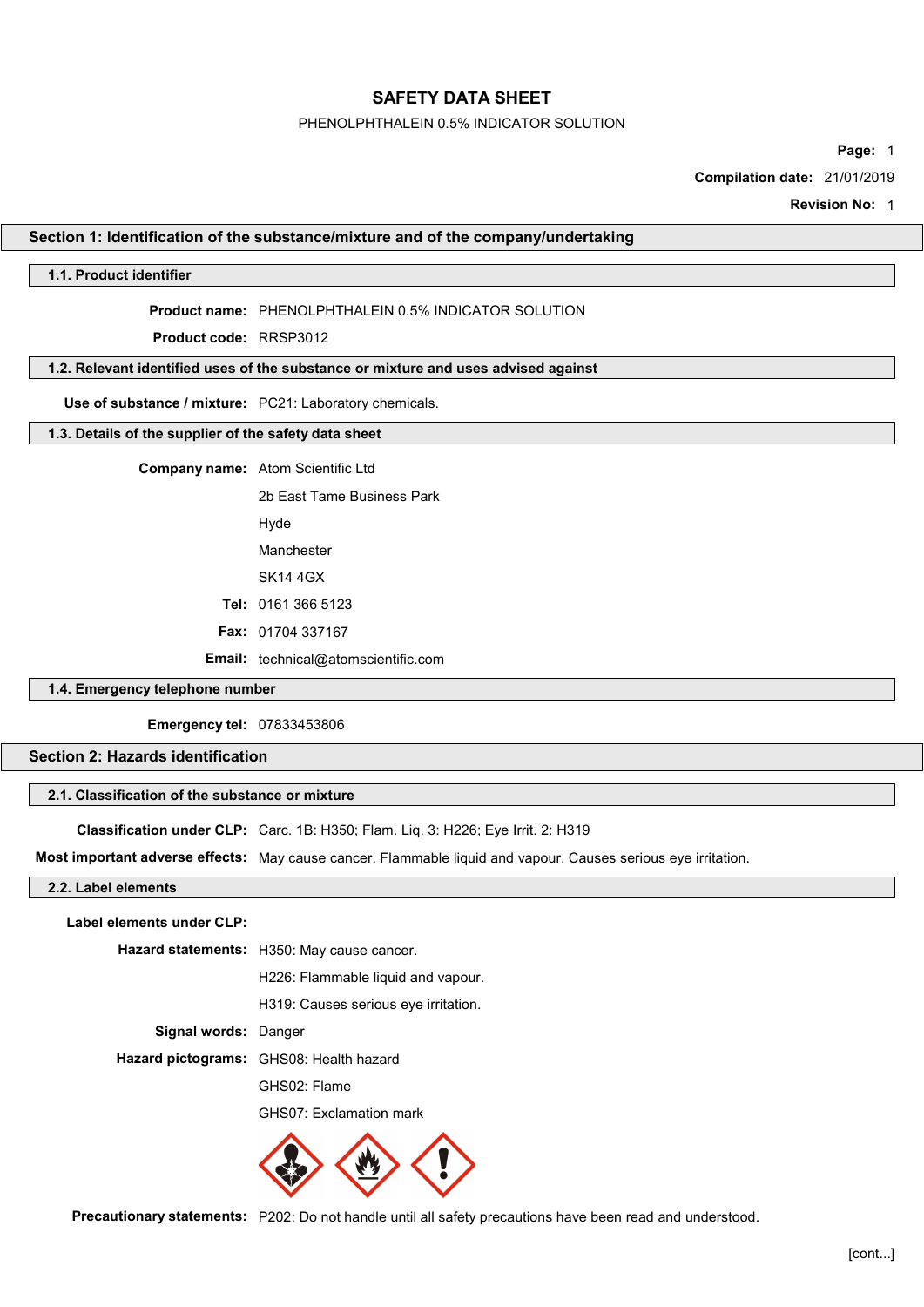## PHENOLPHTHALEIN 0.5% INDICATOR SOLUTION

| P281: Use personal protective equipment as required.                              |
|-----------------------------------------------------------------------------------|
| P308+313: IF exposed or concerned: Get medical advice/attention.                  |
| P405: Store locked up.                                                            |
| P501: Dispose of contents/container to an approved waste disposal plant.          |
| P210: Keep away from heat/sparks/open flames/hot surfaces. - No smoking.          |
| P280: Wear protective gloves/protective clothing/eye protection/face protection.  |
| P305+351+338: IF IN EYES: Rinse cautiously with water for several minutes. Remove |
| contact lenses, if present and easy to do. Continue rinsing.                      |
| P337+313: If eye irritation persists: Get medical advice/attention.               |
| P403+233: Store in a well-ventilated place. Keep container tightly closed.        |

## 2.3. Other hazards

# Other hazards: No data available.

PBT: This product is not identified as a PBT/vPvB substance.

## Section 3: Composition/information on ingredients

# 3.2. Mixtures

#### Hazardous ingredients:

#### ETHANOL

| <b>EINECS</b> | CAS     | CHIP Classification                                       | <b>CLP Classification</b> | Percent     |
|---------------|---------|-----------------------------------------------------------|---------------------------|-------------|
| 200-578-6     | 64-17-5 | Substance with a Community<br>ˈ workplace exposure limit. | Flam. Lig. 2: H225        | $30 - 50\%$ |

# PHENOLPHTHALEIN

| 201-004-7 | 7-09-8<br>- | . 1B: H350; Muta. 2: H341; Repr.<br>Carc. |  |
|-----------|-------------|-------------------------------------------|--|
|           |             | H361f<br>n.<br><u>.</u>                   |  |

### Section 4: First aid measures

#### 4.1. Description of first aid measures

Skin contact: Wash immediately with plenty of soap and water. Consult a doctor.

Eye contact: Bathe the eye with running water for 15 minutes. Consult a doctor.

# Ingestion: Wash out mouth with water.

Inhalation: Move to fresh air in case of accidental inhalation of vapours. If unconscious, check for

breathing and apply artificial respiration if necessary. Consult a doctor.

# 4.2. Most important symptoms and effects, both acute and delayed

Skin contact: There may be mild irritation at the site of contact.

Eye contact: There may be irritation and redness.

Ingestion: There may be irritation of the throat.

Inhalation: No symptoms.

Delayed / immediate effects: No data available.

Page: 2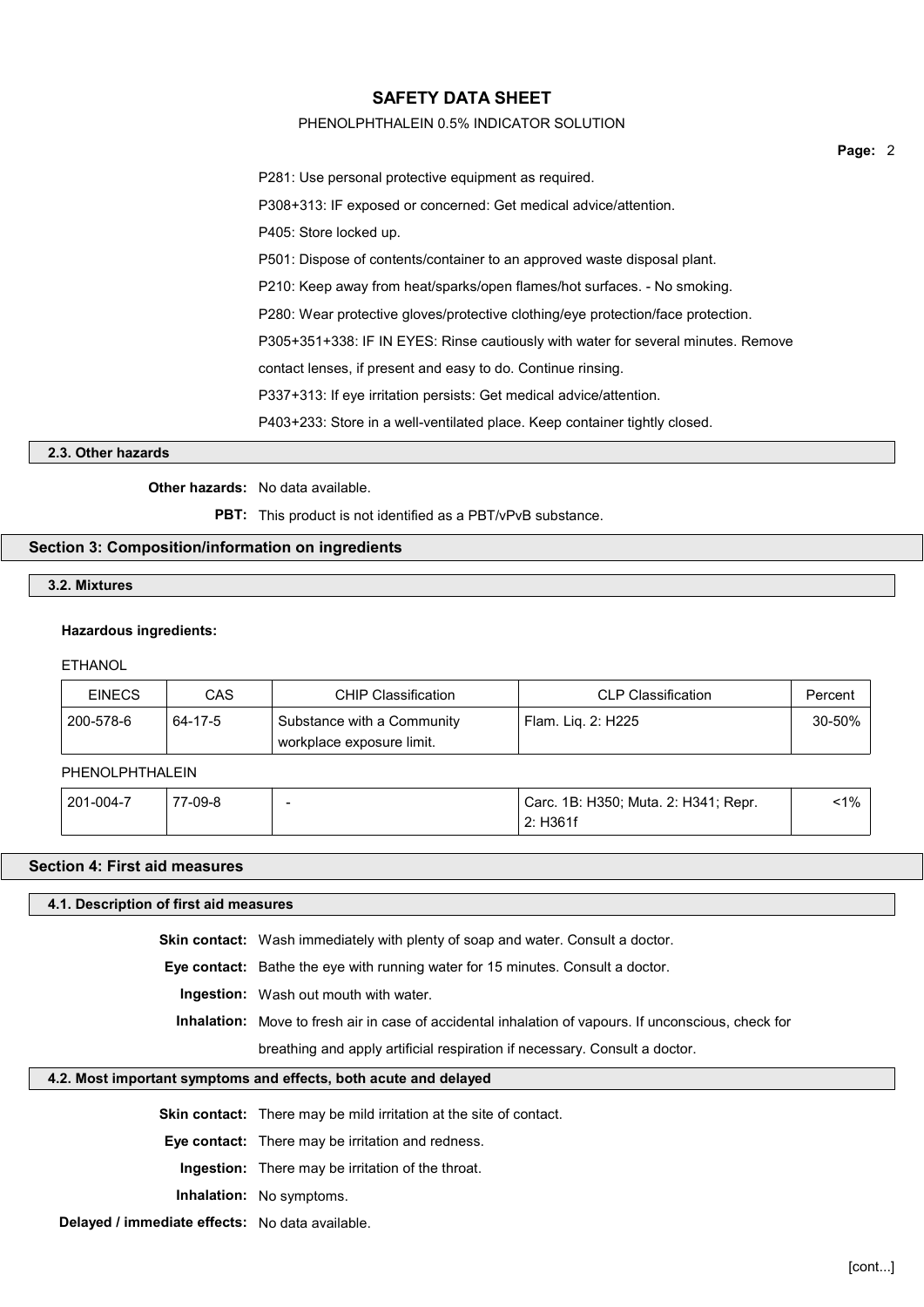### PHENOLPHTHALEIN 0.5% INDICATOR SOLUTION

#### 4.3. Indication of any immediate medical attention and special treatment needed

#### Immediate / special treatment: Not applicable.

## Section 5: Fire-fighting measures

#### 5.1. Extinguishing media

Extinguishing media: Suitable extinguishing media for the surrounding fire should be used. Use water spray

to cool containers. Water spray. Alcohol resistant foam. Dry chemical powder. Carbon dioxide.

#### 5.2. Special hazards arising from the substance or mixture

Exposure hazards: In combustion emits toxic fumes.

## 5.3. Advice for fire-fighters

Advice for fire-fighters: Wear self-contained breathing apparatus. Wear protective clothing to prevent contact with skin and eyes.

#### Section 6: Accidental release measures

#### 6.1. Personal precautions, protective equipment and emergency procedures

Personal precautions: Refer to section 8 of SDS for personal protection details. Turn leaking containers leak-

side up to prevent the escape of liquid.

#### 6.2. Environmental precautions

Environmental precautions: Do not discharge into drains or rivers. Contain the spillage using bunding.

#### 6.3. Methods and material for containment and cleaning up

Clean-up procedures: Absorb into dry earth or sand. Transfer to a closable, labelled salvage container for

disposal by an appropriate method.

# 6.4. Reference to other sections

Reference to other sections: Refer to section 8 of SDS.

# Section 7: Handling and storage

#### 7.1. Precautions for safe handling

Handling requirements: Avoid contact with skin and eyes. Avoid inhalation of vapour or mist.

Keep away from sources of ignition - No smoking.Take measures to prevent the build up

of electrostatic charge.

For precautions see section 2.2.

#### 7.2. Conditions for safe storage, including any incompatibilities

Storage conditions: Store in cool, well ventilated area. Keep container tightly closed.

Suitable packaging: Not applicable.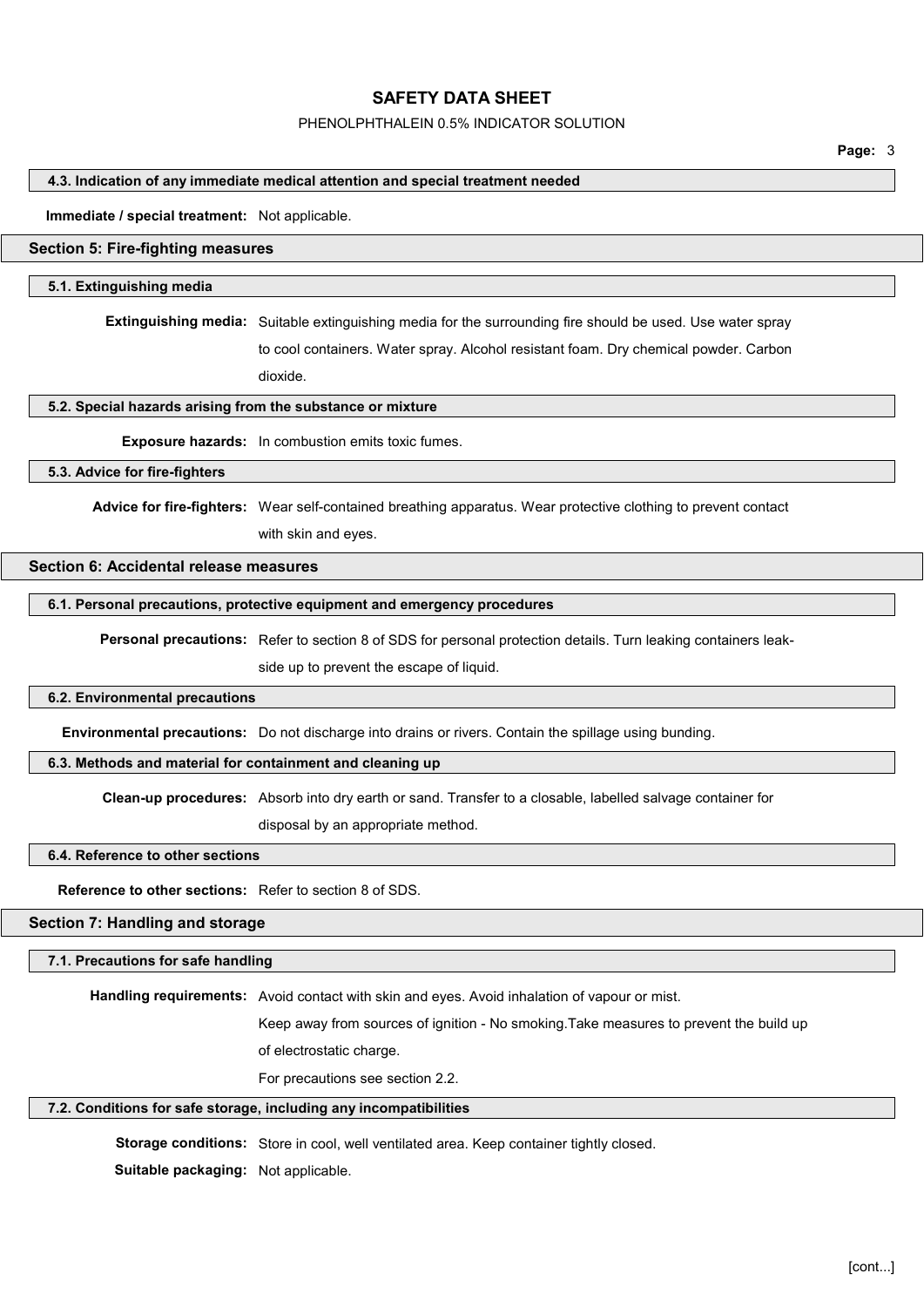#### PHENOLPHTHALEIN 0.5% INDICATOR SOLUTION

Page: 4

#### 7.3. Specific end use(s)

Specific end use(s): No data available.

## Section 8: Exposure controls/personal protection

#### 8.1. Control parameters

#### Hazardous ingredients:

# **ETHANOL**

| <b>Workplace exposure limits:</b> |              |            | Respirable dust |            |                          |
|-----------------------------------|--------------|------------|-----------------|------------|--------------------------|
|                                   | <b>State</b> | 8 hour TWA | 15 min. STEL    | 8 hour TWA | 15 min. STEL             |
|                                   | UK           | 1920 mg/m3 |                 |            | $\overline{\phantom{0}}$ |

#### 8.1. DNEL/PNEC Values

DNEL / PNEC No data available.

#### 8.2. Exposure controls

| <b>Engineering measures:</b> Handle in accordance with good industrial hygiene and safety practice. Wash hands |  |
|----------------------------------------------------------------------------------------------------------------|--|
| before breaks and at the end of workday.                                                                       |  |
| Respiratory protection: Respiratory protection not required.                                                   |  |
| <b>Hand protection:</b> Protective gloves.                                                                     |  |
| Eye protection: Safety glasses. Ensure eye bath is to hand.                                                    |  |
| <b>Skin protection:</b> Protective clothing.                                                                   |  |
| <b>Environmental:</b> Not applicable.                                                                          |  |
|                                                                                                                |  |

# Section 9: Physical and chemical properties

#### 9.1. Information on basic physical and chemical properties

State: Liquid

Flash point°C: 24

## 9.2. Other information

Other information: Not applicable.

# Section 10: Stability and reactivity

#### 10.1. Reactivity

Reactivity: Stable under recommended transport or storage conditions.

## 10.2. Chemical stability

Chemical stability: Stable under normal conditions.

# 10.3. Possibility of hazardous reactions

Hazardous reactions: Hazardous reactions will not occur under normal transport or storage conditions.

Decomposition may occur on exposure to conditions or materials listed below.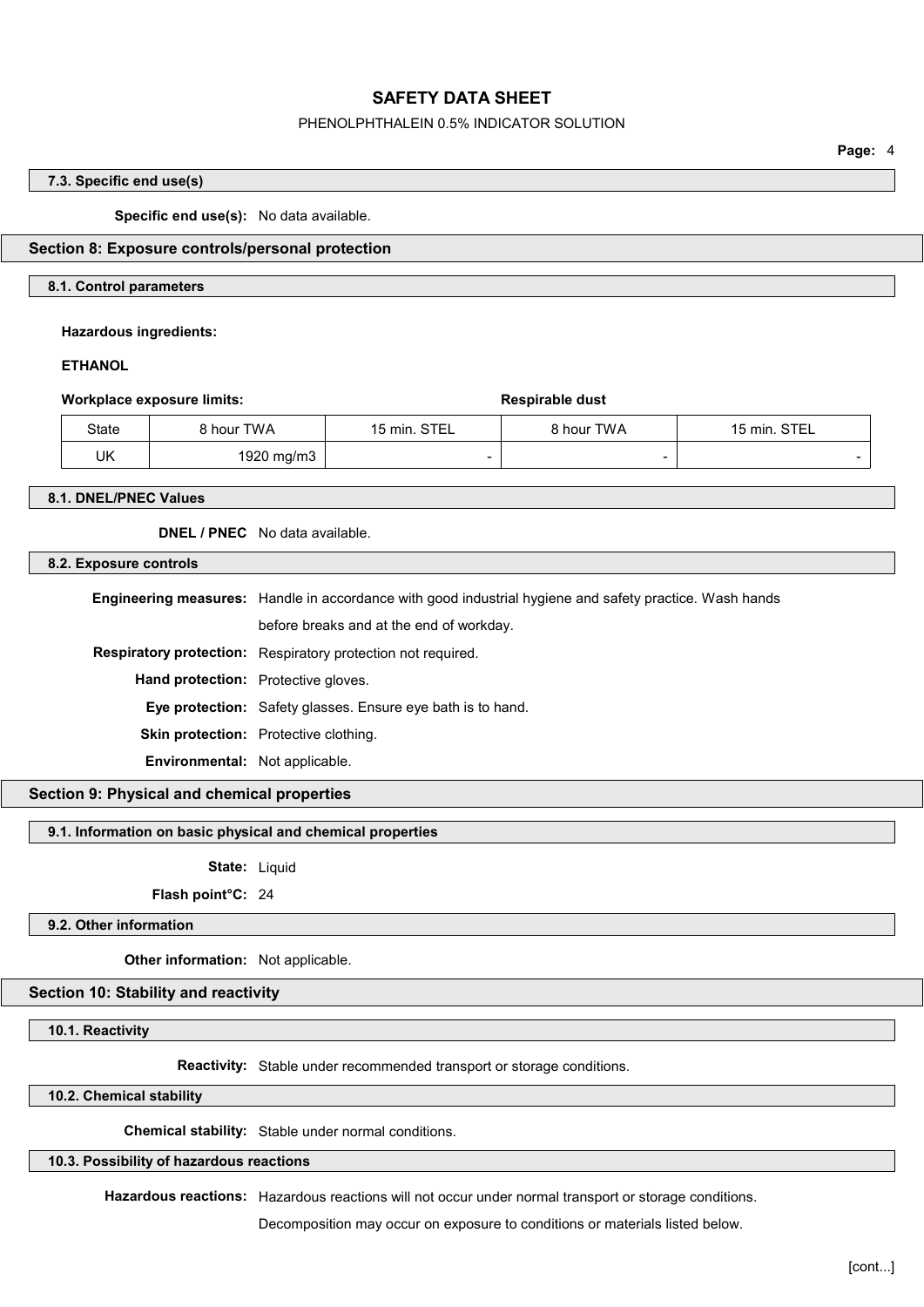### PHENOLPHTHALEIN 0.5% INDICATOR SOLUTION

# 10.4. Conditions to avoid

## Conditions to avoid: Heat.

#### 10.5. Incompatible materials

Materials to avoid: Strong oxidising agents. Strong acids.

#### 10.6. Hazardous decomposition products

Haz. decomp. products: In combustion emits toxic fumes.

#### Section 11: Toxicological information

## 11.1. Information on toxicological effects

#### Hazardous ingredients:

#### ETHANOL

| <b>IVN</b> | <b>RAT</b> | LD50 | 1440 | mg/kg |
|------------|------------|------|------|-------|
| <b>ORL</b> | <b>MUS</b> | LD50 | 3450 | mg/kg |
| <b>ORL</b> | <b>RAT</b> | LD50 | 7060 | mg/kg |

Toxicity values: No data available.

Symptoms / routes of exposure

Skin contact: There may be mild irritation at the site of contact. Eye contact: There may be irritation and redness. Ingestion: There may be irritation of the throat. Inhalation: No symptoms. Delayed / immediate effects: No data available. Other information: Not applicable.

#### Section 12: Ecological information

#### 12.1. Toxicity

Ecotoxicity values: No data available.

# 12.2. Persistence and degradability

# Persistence and degradability: Biodegradable.

12.3. Bioaccumulative potential

Bioaccumulative potential: No bioaccumulation potential.

12.4. Mobility in soil

Mobility: Readily absorbed into soil.

# 12.5. Results of PBT and vPvB assessment

PBT identification: This product is not identified as a PBT/vPvB substance.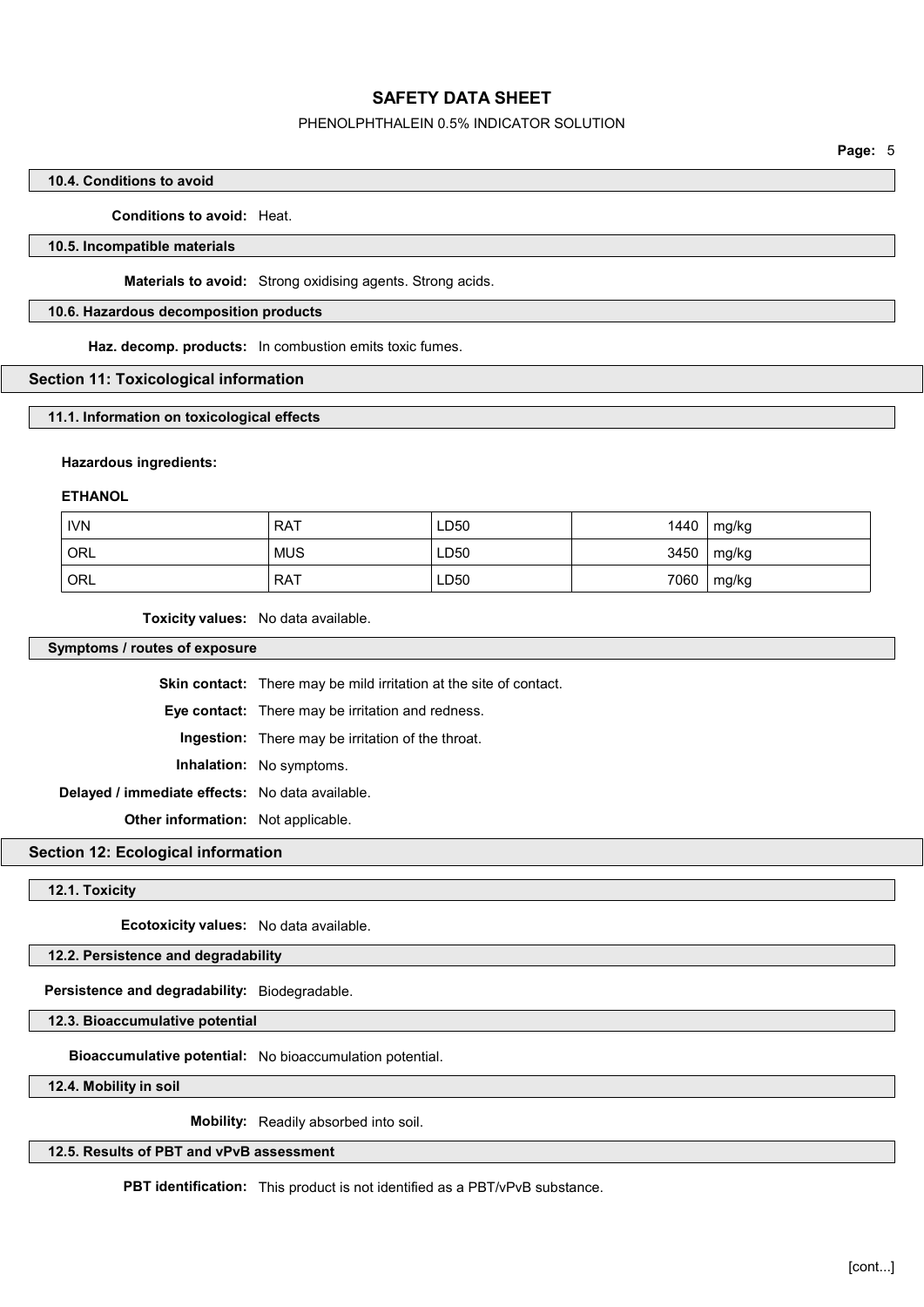#### PHENOLPHTHALEIN 0.5% INDICATOR SOLUTION

Page: 6

# 12.6. Other adverse effects Other adverse effects: Negligible ecotoxicity. Section 13: Disposal considerations 13.1. Waste treatment methods Disposal operations: Burn in a chemical incinerator equipped with an afterburner and scrubber but exert extra care in igniting as this material is highly flammable. Offer surplus and non-recyclable solutions to a licensed disposal company. Recovery operations: Not applicable. Disposal of packaging: Dispose of as unused product. NB: The user's attention is drawn to the possible existence of regional or national regulations regarding disposal. Section 14: Transport information 14.1. UN number UN number: UN1170 14.2. UN proper shipping name Shipping name: ETHANOL (ETHYL ALCOHOL) 14.3. Transport hazard class(es) Transport class: 3 14.4. Packing group Packing group: III 14.5. Environmental hazards Environmentally hazardous: No and the settlement of the Marine pollutant: No analysis of the Marine pollutant: No 14.6. Special precautions for user Special precautions: No special precautions. Tunnel code: D/E Transport category: 3 Section 15: Regulatory information 15.1. Safety, health and environmental regulations/legislation specific for the substance or mixture Specific regulations: This safety datasheet complies with the requirements of Regulation (EC) No. 1907/2006. 15.2. Chemical Safety Assessment Chemical safety assessment: A chemical safety assessment has not been carried out for the substance or the mixture by the supplier.